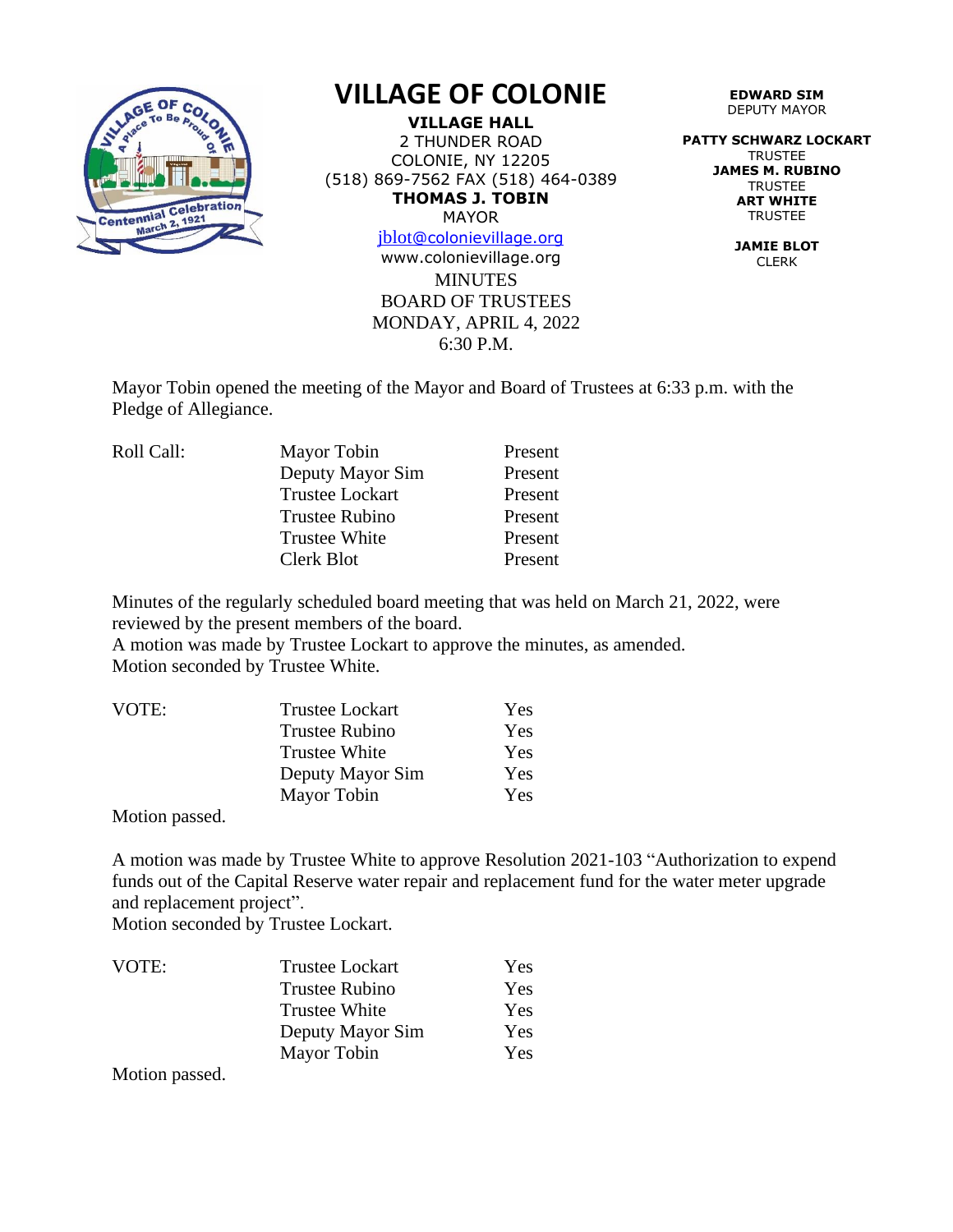A motion was made by Trustee Lockart to approve Resolution 2022-18 "Water adjustment #1 of April 2022 – 14 Tull Drive".

Motion seconded by Trustee White.

| VOTE: | <b>Trustee Lockart</b> | <b>Yes</b> |
|-------|------------------------|------------|
|       | <b>Trustee Rubino</b>  | Yes        |
|       | <b>Trustee White</b>   | <b>Yes</b> |
|       | Deputy Mayor Sim       | Yes        |
|       | Mayor Tobin            | <b>Yes</b> |

Motion passed.

A motion was made by Trustee Rubino to approve Resolution 2022-19 "Water adjustment #2 of April 2022 – 25 Lois Court". Motion seconded by Trustee White.

| VOTE: | <b>Trustee Lockart</b> | Yes |
|-------|------------------------|-----|
|       | Trustee Rubino         | Yes |
|       | <b>Trustee White</b>   | Yes |
|       | Deputy Mayor Sim       | Yes |
|       | Mayor Tobin            | Yes |

Motion passed.

A motion was made by Deputy Mayor Sim to approve Resolution 2022-20 "Addition to policy and procedure manual".

Clerk Blot mentioned this was to add the Emergency Action Policy to the manual. Motion seconded by Trustee White.

| VOTE: | <b>Trustee Lockart</b> | <b>Yes</b> |
|-------|------------------------|------------|
|       | <b>Trustee Rubino</b>  | Yes        |
|       | <b>Trustee White</b>   | <b>Yes</b> |
|       | Deputy Mayor Sim       | <b>Yes</b> |
|       | Mayor Tobin            | <b>Yes</b> |
|       |                        |            |

Motion passed.

A motion was made by Trustee White to authorize the Clerk to advertise for a public hearing to be held on April 18, 2022 at 6:30 p.m. for Resolution 2022-21 "Transfer of funds from the Capital Reserve length of service award fund to the operating budget". Motion seconded by Trustee Lockart.

| VOTE: | <b>Trustee Lockart</b> | Yes |
|-------|------------------------|-----|
|       | <b>Trustee Rubino</b>  | Yes |
|       | <b>Trustee White</b>   | Yes |
|       | Deputy Mayor Sim       | Yes |
|       | Mayor Tobin            | Yes |

Motion passed.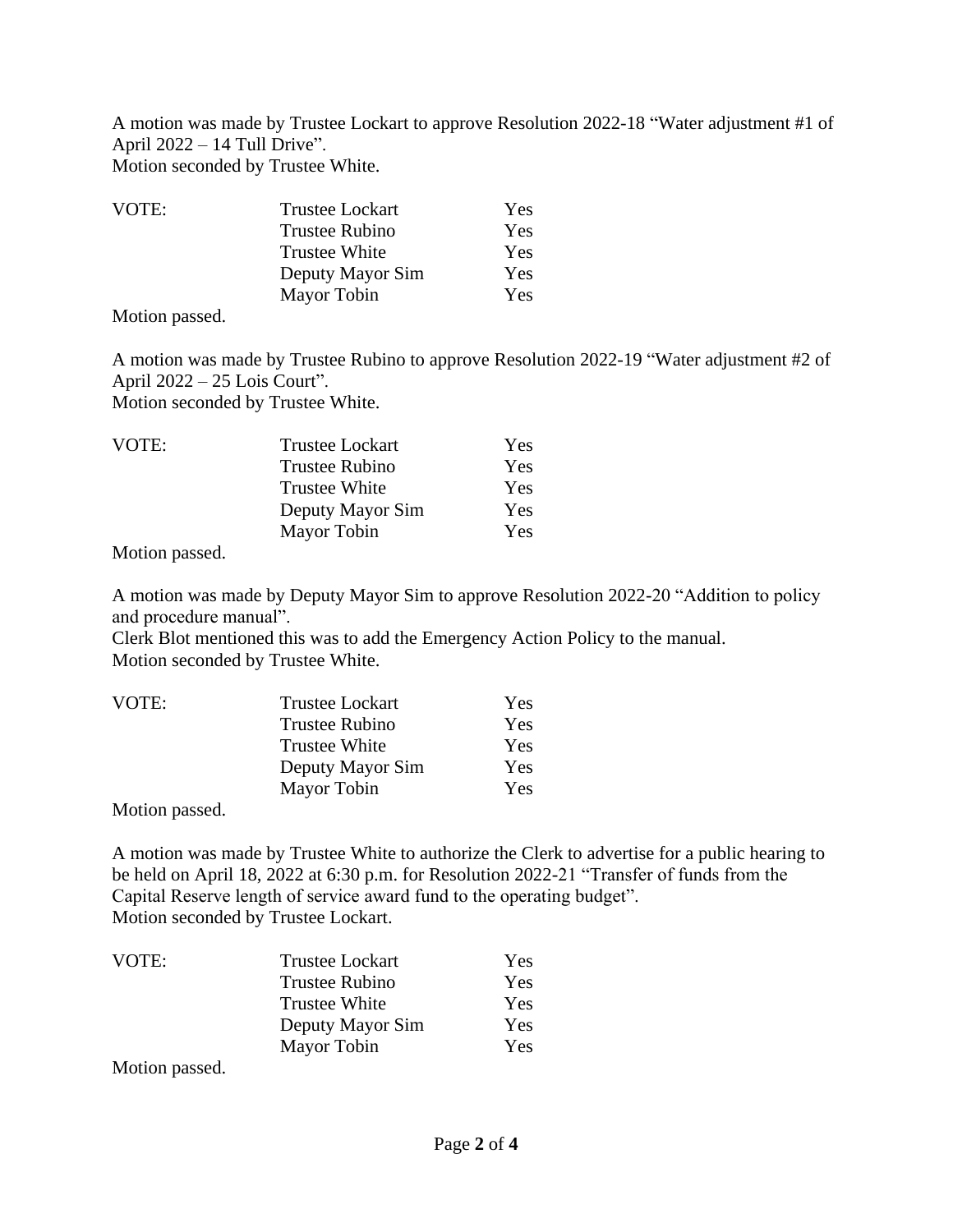Clerk Blot mentioned that code officer Rivera will be at the next regularly scheduled board meeting, to be held on April 18, 2022, to present the draft of the 2021 annual MS4 report to the board.

Mayor Tobin, Deputy Mayor Sim and Trustee White congratulated their fellow board members Trustee Lockart and Trustee Rubino on their re-election.

Trustee Lockart and Trustee Rubino both said they look forward to what the next four (4) years will bring.

Deputy Mayor Sim mentioned that the Easter parade is this Saturday and Sunday, beginning at 10 a.m. each day.

Mayor Tobin mentioned that the first centennial event is approaching, May 14<sup>th</sup>, which is our open house. Each building will be open to the public with various items to view, and something for both the adults and children.

Chief Kayser read aloud the March 2022 fire report. He also mentioned that they responded to a working fire on Vly Road last week around 4:00 p.m. They had 17 people from the department respond to that call.

The following reports were submitted: Senior lunch report 3/14/2022-3/18/2022 Senior lunch report 3/21/2022-3/25/2022 Senior lunch report 3/28/2022-4/2/2022 Senior rev. vs. exp. 3/14/2022-3/25/2022 Senior class report March 2022 Recreation center report March 2022 Fire Department report March 2022

Abstract #21 breakdown: General: \$ 86,233.19 Water: \$ 3,578.61 Sewer: \$ 144,065.24 Total: \$ 233,877.04

A motion was made by Deputy Mayor Sim to adjourn the meeting. Motion seconded by Trustee White.

| <b>Trustee Lockart</b> | Yes |
|------------------------|-----|
| <b>Trustee Rubino</b>  | Yes |
| <b>Trustee White</b>   | Yes |
| Deputy Mayor Sim       | Yes |
| Mayor Tobin            | Yes |
|                        |     |

Motion passed.